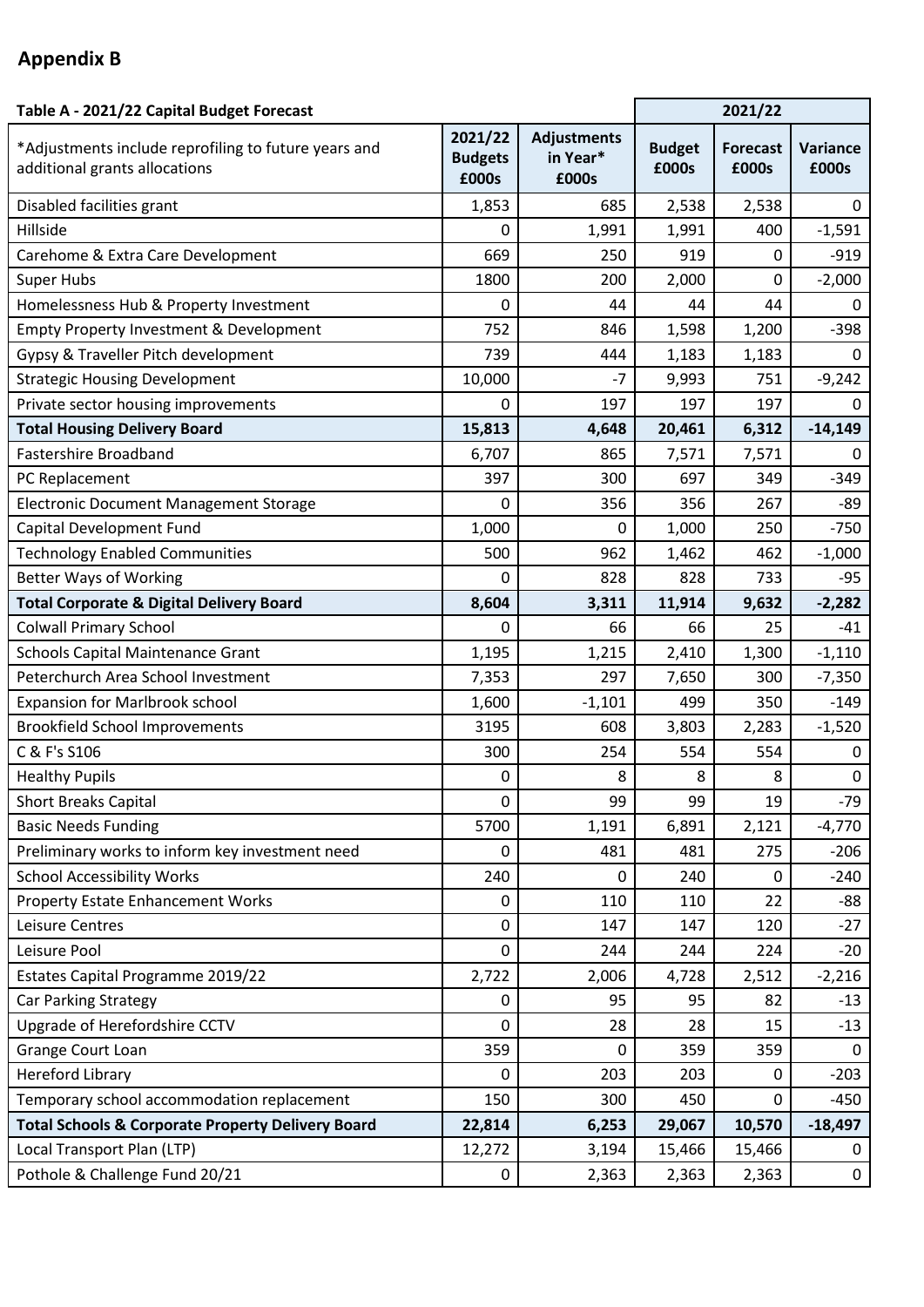| <b>Priority Flood Repair Works</b>                             | 0           | 2,480       | 2,480   | 1,425       | $-1,055$    |
|----------------------------------------------------------------|-------------|-------------|---------|-------------|-------------|
| E & P's S106                                                   | 750         | 34          | 784     | 784         | 0           |
| Investment in Infrastructure Assets                            | 0           | 1,057       | 1,057   | 1,057       | $\Omega$    |
| Highway asset management                                       | 1,000       | 868         | 1,868   | 1,868       | 0           |
| <b>Total Transport &amp; Place Making Delivery Board</b>       | 14,022      | 9,995       | 24,017  | 22,962      | $-1,055$    |
| <b>Integrated Wetlands</b>                                     | 800         | 1,134       | 1,934   | 967         | $-967$      |
| Marches Renewable Energy Grant                                 | 120         | 141         | 261     | 261         | 0           |
| <b>Solar Photovoltaic Panels</b>                               | 1,286       | 206         | 1,492   | 350         | $-1,142$    |
| <b>SEPUBU Grant</b>                                            | 0           | 356         | 356     | 168         | $-188$      |
| <b>Warm Homes Fund</b>                                         | 0           | 469         | 469     | 469         | 0           |
| <b>Schools Transport Route Planning</b>                        | 15          | 1           | 16      | 15          | $-1$        |
| Air Quality Monitoring Station Resource Improvements           | 140         | 0           | 140     | 140         | $\mathbf 0$ |
| Green Homes Grant - Local Authority Delivery                   | 0           | 1,820       | 1,820   | 1,440       | $-380$      |
| Sustainable Landscape Sustainable Places                       | $\mathbf 0$ | 31          | 31      | 31          | $\Omega$    |
| <b>Total Environment &amp; Sustainability Delivery Board</b>   | 2,361       | 4,158       | 6,520   | 3,841       | $-2,679$    |
| Hereford Enterprise Zone                                       | 1,965       | 871         | 2,836   | 2,336       | $-500$      |
| Hereford Enterprise Zone - Further funded dev                  | 0           | 135         | 135     | 135         | 0           |
| Herefordshire Enterprise Zone Shell Store                      | 0           | 393         | 393     | 393         | $\Omega$    |
| Marches Business Investment Programme                          | 893         | 486         | 1,379   | 1,250       | $-128$      |
| Employment Land & Incubation Space in Market Towns             | 10,838      | 943         | 11,781  | 0           | $-11,781$   |
| Leominster Heritage Action Zone                                | 841         | 295         | 1,136   | 1,062       | $-74$       |
| Development Partnership activties                              | 3,268       | 3,650       | 6,918   | 346         | $-6,572$    |
| <b>Total Economic Development Delivery Board</b>               | 17,804      | 6,772       | 24,576  | 5,522       | $-19,055$   |
| Hereford City Centre Transport Package                         | 3,353       | 1,256       | 4,609   | 1,834       | $-2,775$    |
| Hereford City Centre Improvements (HCCI)                       | 3,000       | 1,322       | 4322    | 3,133       | $-1,189$    |
| Hereford ATMs and Super Cycle Highway                          | 0           | 1,000       | 1,000   | 1,000       | 0           |
| <b>Emergency Active travel Fund</b>                            | 0           | 119         | 119     | 119         | $\mathbf 0$ |
| Extra Ordinary Highways Maintenance & Biodiversity Net<br>Gain | 2,299       | 0           | 2,299   | 2,299       | 0           |
| Passenger Transport Fleet (Electric)                           | 7800        | $\mathbf 0$ | 7,800   | $\mathbf 0$ | $-7,800$    |
| <b>Total Transport &amp; Place Making Delivery Board</b>       | 16,452      | 3,696       | 20,148  | 8,385       | $-11,763$   |
|                                                                |             |             |         |             |             |
| <b>Total</b>                                                   | 97,870      | 38,834      | 136,705 | 67,225      | $-69,480$   |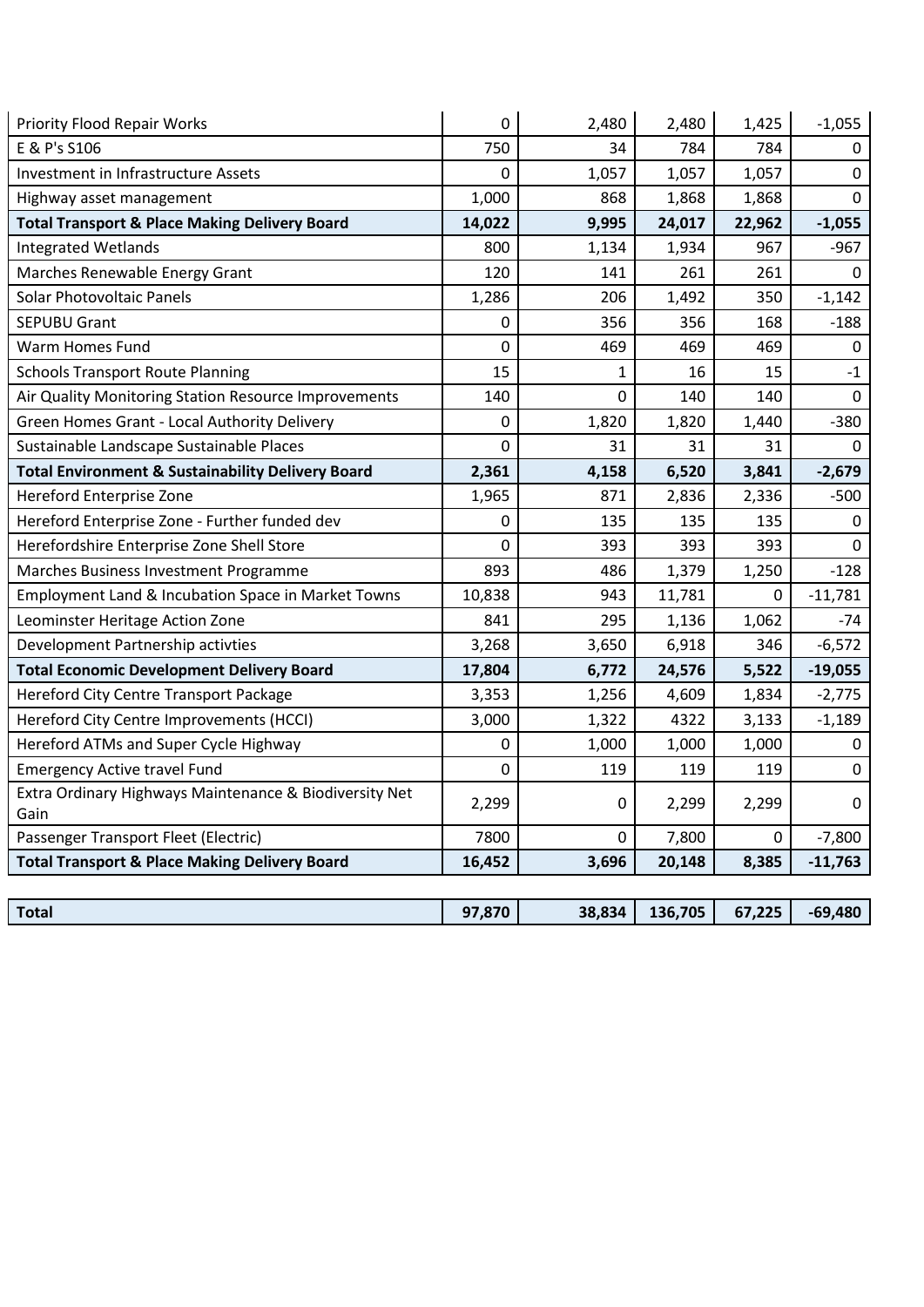## **Table B – Capital Programme position July**

**2021**

|                                                                          | <b>Prior</b><br><b>Years</b> | 2021/22 | 2022/23     | 2023/24     | 2024/25        | <b>Total</b><br>scheme |
|--------------------------------------------------------------------------|------------------------------|---------|-------------|-------------|----------------|------------------------|
| <b>Scheme Name</b>                                                       | £000s                        | budget  | budget      | budget      | budget         | budget                 |
|                                                                          |                              | £000s   | £000s       | £000s       | £000s          | £000s                  |
| Disabled facilities grant                                                | $\mathbf 0$                  | 2,538   | $\mathbf 0$ | $\Omega$    | 0              | 2,538                  |
| Hillside                                                                 | 559                          | 1,991   | $\mathbf 0$ | 0           | $\Omega$       | 2,550                  |
| Carehome & Extra Care Development                                        | $\mathbf 0$                  | 919     | 13,081      | $\mathbf 0$ | 0              | 14,000                 |
| <b>Super Hubs</b>                                                        | $\mathbf 0$                  | 2,000   | $\Omega$    | $\mathbf 0$ | 0              | 2,000                  |
| Homelessness Hub & Property Investment                                   | 60                           | 44      | $\mathbf 0$ | $\mathbf 0$ | 0              | 104                    |
| Empty Property Investment & Development                                  | $\mathbf 0$                  | 1,598   | 300         | $\mathbf 0$ | 0              | 1,898                  |
| Gypsy & Traveller Pitch development                                      | 694                          | 1,183   | $\Omega$    | $\mathbf 0$ | 0              | 1,877                  |
| <b>Strategic Housing Development</b>                                     | 7                            | 9,993   | 10,000      | $\mathbf 0$ | 0              | 20,000                 |
| Private sector housing improvements                                      | 2                            | 197     | $\Omega$    | $\mathbf 0$ | 0              | 199                    |
| <b>Total Housing Delivery Board</b>                                      | 1,322                        | 20,461  | 23,381      | $\mathbf 0$ | 0              | 45,165                 |
| <b>Fastershire Broadband</b>                                             | 21,460                       | 7,571   | 6,707       | $\mathbf 0$ | 0              | 35,738                 |
| PC Replacement                                                           | 819                          | 697     | $\mathbf 0$ | $\mathbf 0$ | 0              | 1,516                  |
| Electronic Document Management Storage                                   | 24                           | 356     | $\mathbf 0$ | $\mathbf 0$ | 0              | 380                    |
| Capital Development Fund                                                 | $\mathbf 0$                  | 1,000   | $\mathbf 0$ | $\mathbf 0$ | 0              | 1,000                  |
| <b>Technology Enabled Communities</b>                                    | 38                           | 1,462   | $\mathbf 0$ | $\mathbf 0$ | 0              | 1,500                  |
| <b>Better Ways of Working</b>                                            | 22                           | 828     | $\mathbf 0$ | $\mathbf 0$ | 0              | 850                    |
| <b>Total Corporate &amp; Digital Delivery Board</b>                      | 22,363                       | 11,914  | 6,707       | $\mathbf 0$ | 0              | 40,984                 |
| <b>Colwall Primary School</b>                                            | 0                            | 66      | $\Omega$    | $\mathbf 0$ | $\overline{0}$ | 66                     |
| <b>Schools Capital Maintenance Grant</b>                                 | $\mathbf 0$                  | 2,410   | 1,195       | $\mathbf 0$ | 0              | 3,605                  |
| Peterchurch Area School Investment                                       | 10                           | 7,650   | 3,193       | $\mathbf 0$ | 0              | 10,853                 |
| <b>Expansion for Marlbrook school</b>                                    | 5,642                        | 499     | $\mathbf 0$ | $\mathbf 0$ | 0              | 6,141                  |
| <b>Brookfield School Improvements</b>                                    | 141                          | 3,803   | $\mathbf 0$ | $\mathbf 0$ | 0              | 3,945                  |
| C & F's S106                                                             | 0                            | 554     | $\mathbf 0$ | $\mathbf 0$ | 0              | 554                    |
| <b>Healthy Pupils</b>                                                    | 91                           | 8       | $\mathbf 0$ | $\mathbf 0$ | 0              | 99                     |
| <b>Short Breaks Capital</b>                                              | 19                           | 99      | $\mathbf 0$ | $\pmb{0}$   | 0              | 118                    |
| <b>Basic Needs Funding</b>                                               | $\mathbf 0$                  | 6,891   | 2,000       | 0           | 0              | 8,891                  |
| Preliminary works to inform key investment<br>need throughout the county | 35                           | 481     | 0           | 0           | 0              | 516                    |
| <b>School Accessibility Works</b>                                        | $\mathbf 0$                  | 240     | $\mathbf 0$ | $\mathbf 0$ | 0              | 240                    |
| <b>Property Estate Enhancement Works</b>                                 | $\mathbf 0$                  | 110     | $\mathbf 0$ | 0           | $\Omega$       | 110                    |
| Leisure Centres                                                          | 221                          | 147     | $\mathbf 0$ | $\mathbf 0$ | 0              | 368                    |
| Leisure Pool                                                             | 317                          | 244     | $\mathbf 0$ | $\mathbf 0$ | 0              | 561                    |
| Estates Capital Programme 2019/22                                        | 1,439                        | 4,728   | 685         | 40          | 10             | 6,902                  |
| <b>Car Parking Strategy</b>                                              | 151                          | 95      | 0           | 0           | 0              | 246                    |
| Upgrade of Herefordshire CCTV                                            | 156                          | 28      | $\mathbf 0$ | $\mathbf 0$ | 0              | 184                    |
| Grange Court Loan                                                        | 0                            | 359     | $\mathbf 0$ | $\mathbf 0$ | $\Omega$       | 359                    |
| <b>Hereford Library</b>                                                  | 142                          | 203     | $\mathbf 0$ | $\mathbf 0$ | 0              | 345                    |
| Temporary school accommodation replacement                               | $\pmb{0}$                    | 450     | $\pmb{0}$   | $\mathbf 0$ | 0              | 450                    |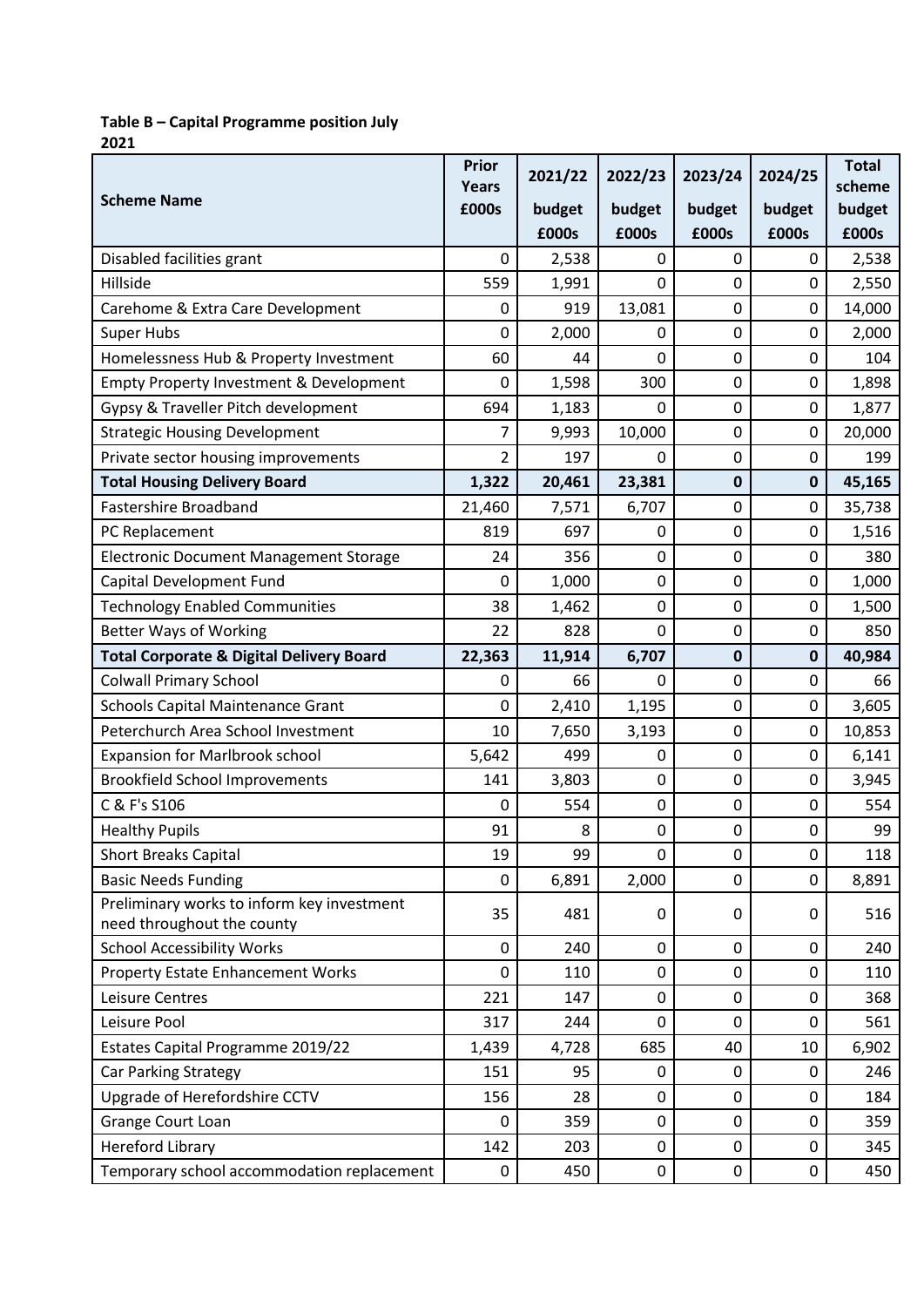| <b>Total Schools &amp; Corporate Property Delivery</b><br><b>Board</b> | 8,365            | 29,067  | 7,073       | 40          | 10          | 44,555  |
|------------------------------------------------------------------------|------------------|---------|-------------|-------------|-------------|---------|
| Local Transport Plan (LTP)                                             | $\mathbf 0$      | 15,466  | $\mathbf 0$ | 0           | $\mathbf 0$ | 15,466  |
| Pothole & Challenge Fund 20/21                                         | 5,311            | 2,363   | $\mathbf 0$ | 0           | $\mathbf 0$ | 7,674   |
| <b>Priority Flood Repair Works</b>                                     | 1,547            | 2,480   | $\mathbf 0$ | 0           | 0           | 4,027   |
| E & P's S106                                                           | $\mathbf 0$      | 784     | $\mathbf 0$ | $\pmb{0}$   | $\mathbf 0$ | 784     |
| <b>Investment in Infrastructure Assets</b>                             | 943              | 1,057   | $\mathbf 0$ | 0           | $\mathbf 0$ | 2,000   |
| Highway asset management                                               | 0                | 1,868   | $\mathbf 0$ | 0           | 0           | 1,868   |
| <b>Total Highways Maintenance Delivery Board</b>                       | 7,802            | 24,017  | $\mathbf 0$ | $\mathbf 0$ | $\mathbf 0$ | 31,820  |
| <b>Integrated Wetlands</b>                                             | 66               | 1,934   | $\mathbf 0$ | 0           | $\mathbf 0$ | 2,000   |
| Marches Renewable Energy Grant                                         | 159              | 261     | $\mathbf 0$ | 0           | 0           | 420     |
| <b>Solar Photovoltaic Panels</b>                                       | 642              | 1,492   | $\mathbf 0$ | $\pmb{0}$   | $\mathbf 0$ | 2,134   |
| <b>SEPUBU Grant</b>                                                    | 76               | 356     | $\mathbf 0$ | 0           | $\mathbf 0$ | 432     |
| Warm Homes Fund                                                        | 491              | 469     | $\mathbf 0$ | 0           | $\mathbf 0$ | 960     |
| <b>Schools Transport Route Planning</b>                                | 74               | 16      | $\mathbf 0$ | $\mathbf 0$ | $\mathbf 0$ | 90      |
| Air Quality Monitoring Station Resource<br>Improvements                | $\mathbf 0$      | 140     | 26          | 26          | 0           | 192     |
| Green Homes Grant - Local Authority Delivery                           | 0                | 1,820   | $\mathbf 0$ | 0           | 0           | 1,820   |
| Sustainable Landscape Sustainable Places                               | 163              | 31      | $\mathbf 0$ | $\mathbf 0$ | $\mathbf 0$ | 195     |
| <b>Total Environment &amp; Sustainability Delivery</b><br><b>Board</b> | 1,671            | 6,520   | 26          | 26          | $\mathbf 0$ | 8,243   |
| Hereford Enterprise Zone                                               | 12,111           | 2,836   | 0           | 0           | 0           | 14,947  |
| Hereford Enterprise Zone - Further funded dev                          | 5,297            | 135     | $\mathbf 0$ | $\mathbf 0$ | $\mathbf 0$ | 5,432   |
| Herefordshire Enterprise Zone Shell Store                              | 6,923            | 393     | $\mathbf 0$ | 0           | 0           | 7,316   |
| Marches Business Investment Programme                                  | 701              | 1,379   | 1,349       | 0           | 0           | 3,428   |
| Employment Land & Incubation Space in Market<br>Towns                  | 341              | 11,781  | 3,066       | 5,513       | 0           | 20,701  |
| Leominster Heritage Action Zone                                        |                  | 1,136   | 2,664       | 0           | $\mathbf 0$ | 3,800   |
| Development Partnership activities                                     | 10,415           | 6,918   | 3,268       | 0           | 0           | 20,600  |
| <b>Total Economic Development Delivery Board</b>                       | 35,788           | 24,576  | 10,347      | 5,513       | $\bf{0}$    | 76,224  |
| Hereford City Centre Transport Package                                 | 34,042           | 4,609   | 2,000       | 0           | $\mathbf 0$ | 40,651  |
| Hereford City Centre Improvements (HCCI)                               | 178              | 4,322   | 1,500       | 0           | 0           | 6,000   |
| Hereford ATMs and Super Cycle Highway                                  | $\boldsymbol{0}$ | 1,000   | 0           | 0           | 0           | 1,000   |
| <b>Emergency Active travel Fund</b>                                    | 19               | 118     | $\mathbf 0$ | 0           | 0           | 137     |
| Extra Ordinary Highways Maintenance &<br><b>Biodiversity Net Gain</b>  | $\mathbf 0$      | 2,299   | 0           | 0           | 0           | 2,299   |
| Passenger Transport Fleet (Electric)                                   | $\mathbf 0$      | 7,800   | 15,600      | 15,600      | $\pmb{0}$   | 39,000  |
| <b>Total Transport &amp; Place Making Delivery Board</b>               | 34,239           | 20,148  | 19,100      | 15,600      | $\pmb{0}$   | 89,087  |
| <b>Total</b>                                                           | 111,550          | 136,705 | 66,634      | 21,179      | 10          | 336,077 |